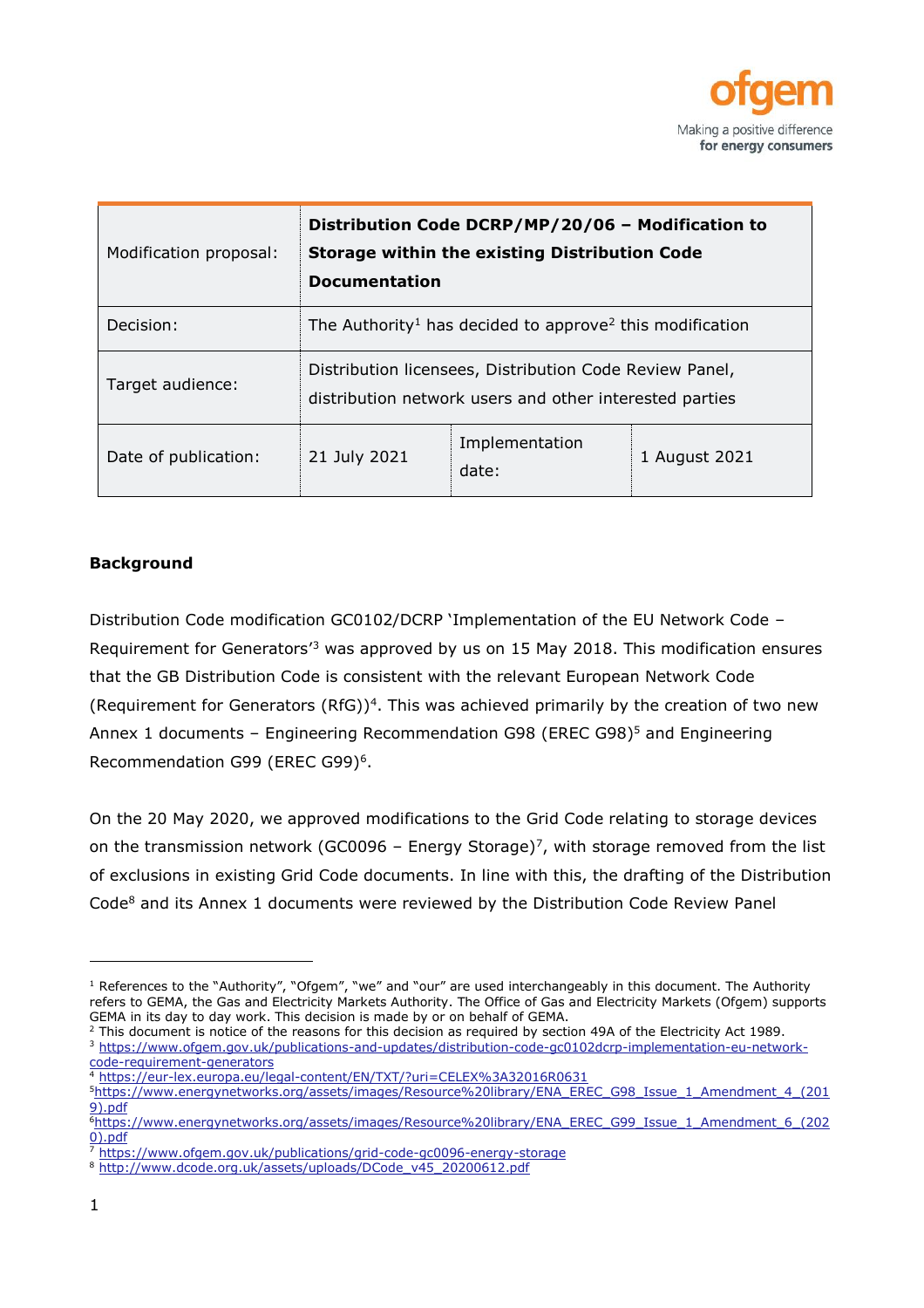

(DCRP) and they agreed that the Distribution Code, EREC G98 and EREC G99 are amended to align with the Grid Code.

## **The modification proposal**

DCRP/MP/20/06<sup>9</sup> proposes the removal of the current exemptions applied to storage within existing Distribution Code Documents and clarifies the requirements for storage in the Distribution Code, EREC G98, and EREC G99. By amending the requirements for storage, the modification proposal:

- Removes exemptions and proposes a series of requirements that applies to Electricity Storage devices commissioned on or after 01 September 2022.
- Sets out the expected electricity storage response during falling frequency events and associated type testing requirements.
- Expands the definition of energy storage to explicitly capture electric vehicles (EV) if configured to work in vehicle to grid mode, that is, acting as source of electrical energy supply to the customer's installation and/or the Distribution Network Operator's (DNO's) Network.
- Proposes a series of example installations that set out the logic for Vehicle to Grid EV installations, detailing when they are classed as storage and generation and therefore requiring compliance with EREC G99.

This modification proposal was subject to a consultation between 12 December 2020 to 12 February 2021. Six responses to the consultation were received and were generally supportive of the changes.

We received the Final Report for DCRP/MP/20/06 from the DCRP on the 26 April 2021, but could not properly form an opinion on the modification proposal based on the information submitted. We therefore directed that the Final Report should be revised and resubmitted, to include additional information on the work of DCRP workgroups, the interaction with similar initiatives on storage, and the associated stakeholder consultation. $^{10}$ 

-

<sup>9</sup> Distribution Code proposals, final reports and representations can be viewed at: [http://www.dcode.org.uk/areas-of](http://www.dcode.org.uk/areas-of-work/)[work/](http://www.dcode.org.uk/areas-of-work/) and<http://www.dcode.org.uk/consultations/>

<sup>10</sup> https://www.ofgem.gov.uk/publications/authority-decision-send-back-distribution-code-dcrpmp2006-modificationstorage-within-existing-distribution-code-documentation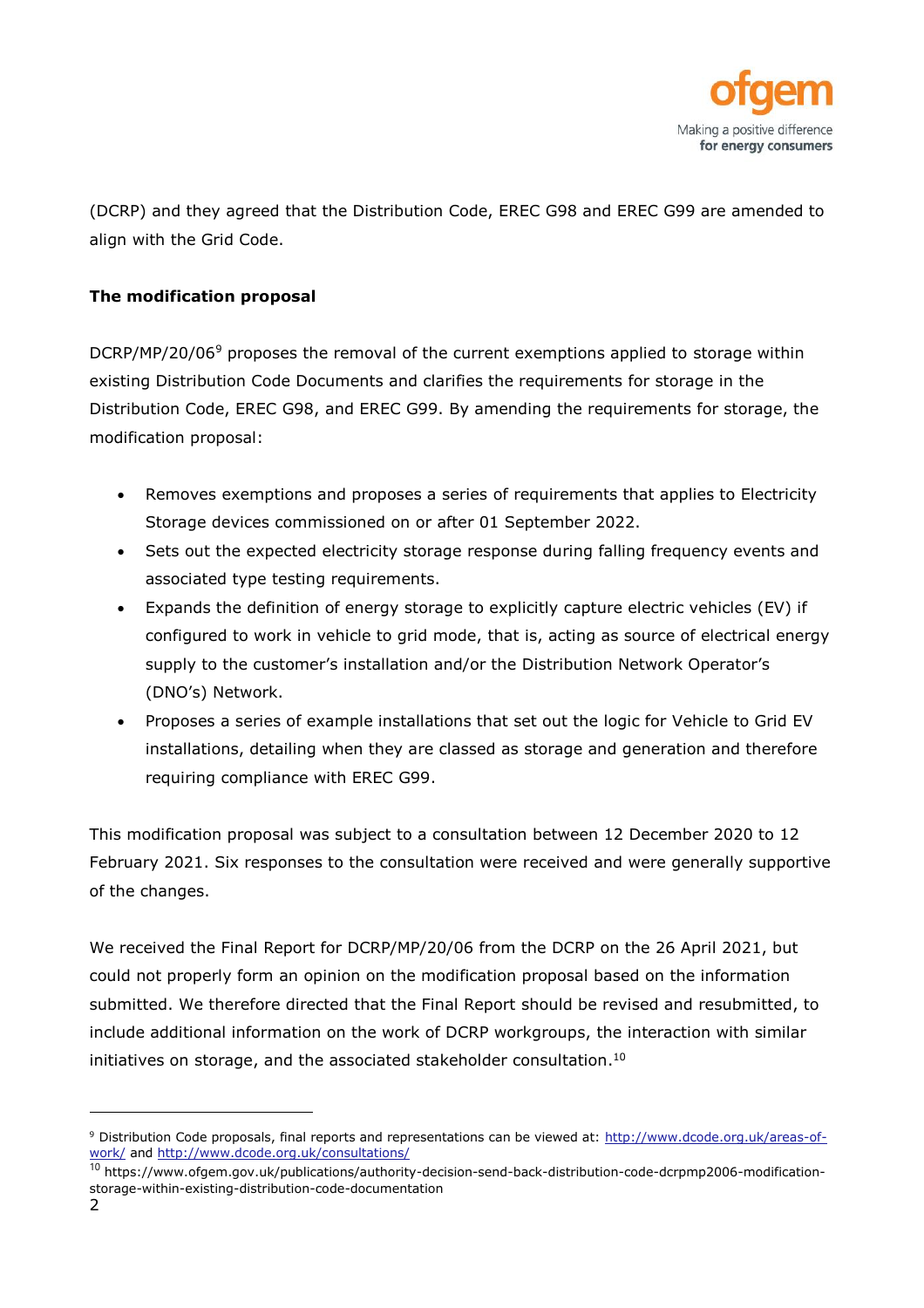

The revised Final Report was re-submitted to us on 16 June 2021 and provided additional clarification that had not been included in the original submission of 26 April. It included details of the specific proposed changes to the three affected Distribution Code documents, and the DCRP workgroup discussions.

The DCRP workgroup, which included representatives from trade bodies, storage manufacturers and DNOs, met five times between July 2020 and March 2021. The output from the workgroup was briefed to the Energy Networks Association's (ENA's) Distributed Energy Resources Technical Forum. This forum includes manufacturers and trade associations. The society for Motor Manufacturers and Traders (on behalf of all EV manufacturers) were also consulted on the workgroup's thinking by the ENA.

## **Distribution Code Review Panel (DCRP)<sup>11</sup> comments and licensee recommendation**

At the DCRP Panel meeting on 01 April 2021, the Panel agreed that the modification proposal should be submitted to the Authority for approval. The DCRP consider that objectives (a), (b), and (d) are better facilitated by the modifications and that it has a neutral impact on objective (c).

## **Our decision**

We have considered the issues raised by the modification proposal and in the revised Final Report dated 16 June 2021. We have considered and taken into account, the responses to the consultation on the modification proposal which are included in the Final Report.<sup>12</sup> We have concluded that:

 implementation of the modification proposal will better facilitate the achievement of the applicable objectives of the Distribution Code; $^{13}$  and

 $11$  The DCRP is established in accordance with SLC 21 of the Electricity Distribution Licence.

<sup>12</sup> Distribution Code proposals, final reports and representations can be viewed at: [http://www.dcode.org.uk/areas-of](http://www.dcode.org.uk/areas-of-work/)[work/](http://www.dcode.org.uk/areas-of-work/) and<http://www.dcode.org.uk/consultations/>

-

<sup>13</sup> As set out in Standard Condition SLC 21.4 of the Electricity Distribution Licence available at: [https://epr.ofgem.gov.uk//Content/Documents/Electricity%20Distribution%20Consolidated%20Standard%20Licence](https://epr.ofgem.gov.uk/Content/Documents/Electricity%20Distribution%20Consolidated%20Standard%20Licence%20Conditions%20-%20Current%20Version.pdf) [%20Conditions%20-%20Current%20Version.pdf](https://epr.ofgem.gov.uk/Content/Documents/Electricity%20Distribution%20Consolidated%20Standard%20Licence%20Conditions%20-%20Current%20Version.pdf)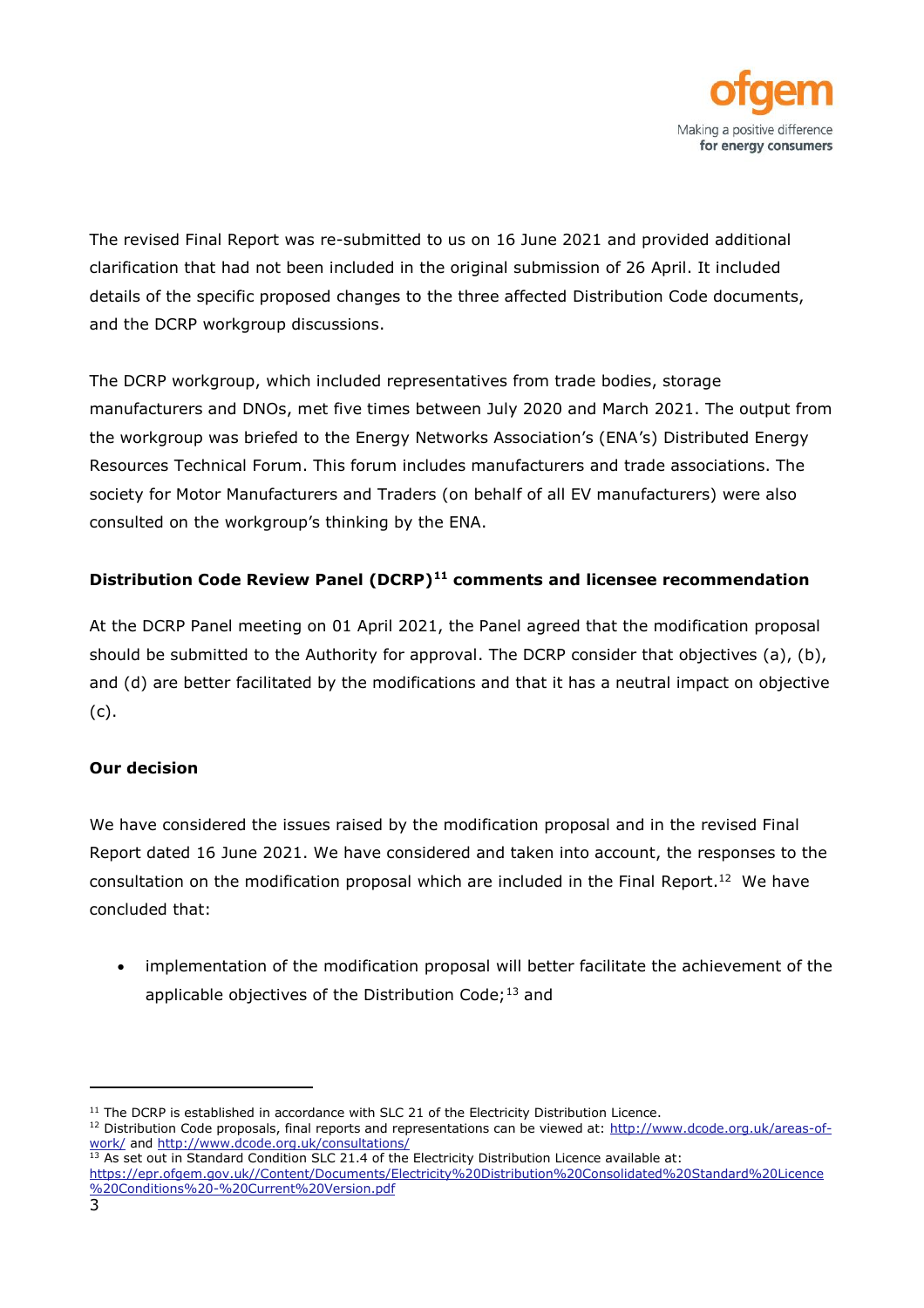

 approving the modification is consistent with our principal objective and statutory duties.<sup>14</sup>

#### **Reasons for our decision**

We consider this modification proposal will better facilitate Distribution Code objectives (a), (b) and (d) and has a neutral impact on the other applicable objectives.

## *(a) permit the development, maintenance, and operation of an efficient, coordinated, and economical system for the distribution of electricity*

By removing the current exemptions applied to storage in the Distribution Code, all the technical requirements of EREC G98 and EREC G99 apply to electricity storage plants. This ensures consistency for stakeholders in the provision of new storage plants and ensures that new storage plants can contribute to system operability, security and efficiency.

#### *(b) facilitate competition in the generation and supply of electricity*

The proposed changes makes the requirements for storage easier to understand and for new developers to demonstrate compliance, by aligning the requirements of storage with others across the Grid Code and Distribution Code annex documents. The DNOs are committed to ensuring that the requirements in the Distribution Code, EREC G98 and EREC G99 are, and will remain harmonized with those in the Grid Code to the extent possible. Where a Grid Code change results in additional new characteristics for storage, the DNOs intend to raise a corresponding Distribution Code modification to align with it.

# *(d) promote efficiency in the implementation and administration of the Distribution Code.*

The proposed changes reduce uncertainty and ambiguity in the Distribution Code with the inclusion of falling system frequency requirements for storage and ensuring the approach accommodates electric vehicles appropriately.

<sup>&</sup>lt;sup>14</sup> The Authority's statutory duties are wider than matters which the Panel and licensees must take into consideration and are largely provided for in statute, principally in this case the Electricity Act 1989.